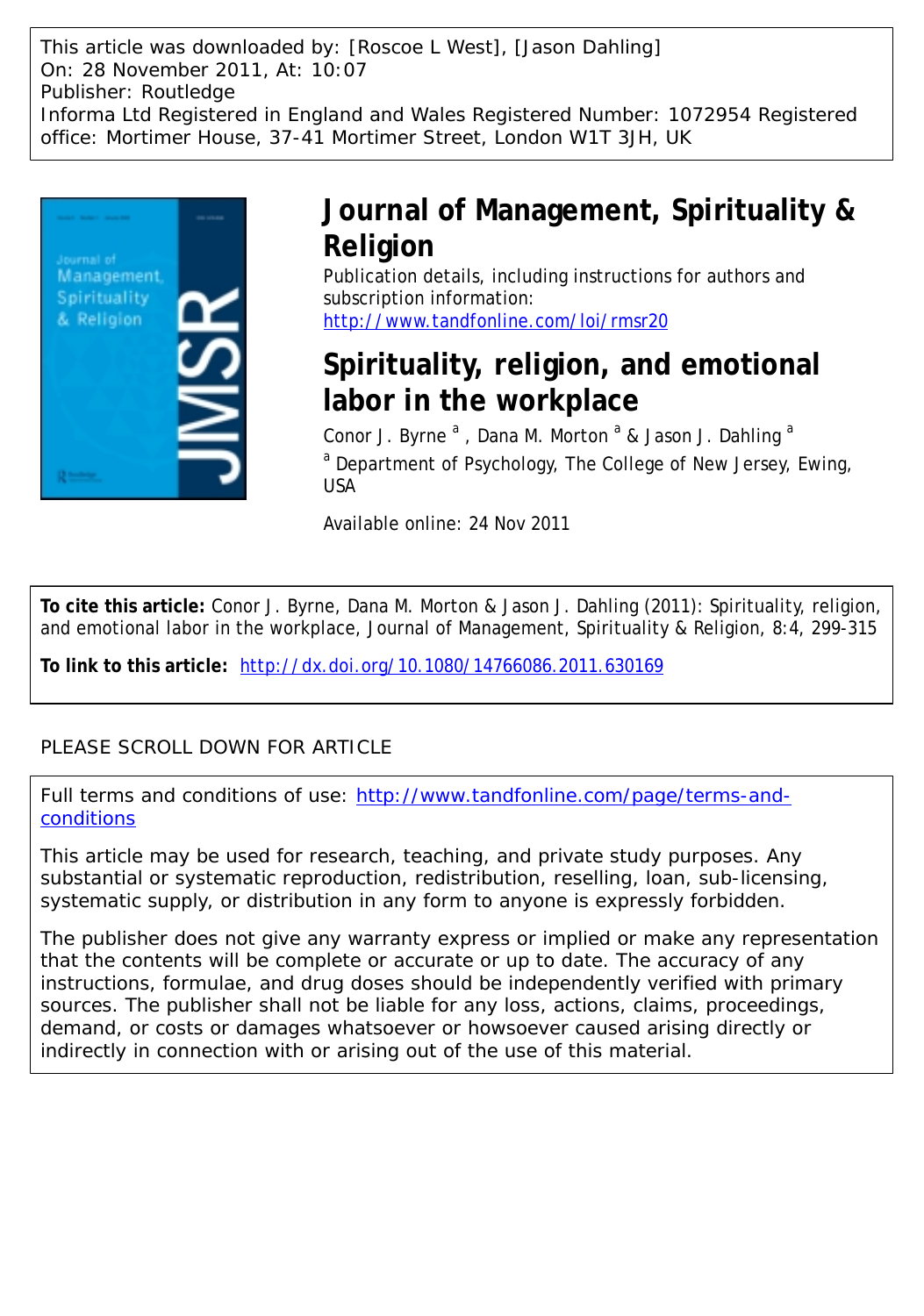## Spirituality, religion, and emotional labor in the workplace

Conor J. Byrne, Dana M. Morton and Jason J. Dahling\*

Department of Psychology, The College of New Jersey, Ewing, USA

Emotional labor is the regulation of emotional displays as part of a work role. To date, minimal research has considered how spirituality and religion impact the performance and consequences of emotional labor, which is an important omission given a growing awareness that religion and spirituality are important components of people's lives that continue to inform their feelings, thoughts, and behaviors while at work. Accordingly, we review the literature on emotional labor and develop a series of research questions that focus on issues such as the interplay between organizational and religious expectations for emotional displays toward others, as well as the ability of religious support and beliefs to buffer the negative effects of emotional labor on individual employees. Our hope is that these ideas spark interdisciplinary research on emotional labor that draws on a wider body of perspectives in management.

Keywords: emotions; emotion regulation; display rules; social support; helping professions; forgiveness; faith

Many jobs and organizations require people to manage their emotions in particular ways when interacting with customers or the public. For example, customer service representatives are generally expected to display enthusiasm and warmth while hiding any trace of emotions like boredom, irritation, or disgust. In contrast, people working in collections or law enforcement positions sometimes need to appear angry or disapproving while covering up any feelings of compassion or happiness that they might be feeling. This process of regulating emotional displays as part of a work role is referred to as emotional labor (Hochschild 1983; Grandey 2000), which is a common part of a great many jobs (Glomb et al. 2004). Over 25 years of research on emotional labor has documented that it is a stressful and effortful process that is shaped by many characteristics of the workplace situation and individual differences between employees (e.g. Ashforth and Humphrey 1993; Morris and Feldman 1996; Diefendorff and Richard 2003; Bono and Vey 2005).

Despite the considerable increase in interest in emotional labor, very little research has considered how phenomena observed in the management,

ISSN 1476-6086 print/ISSN 1942-258X online 2011 Association of Management, Spirituality & Religion http://dx.doi.org/10.1080/14766086.2011.630169 http://www.tandfonline.com

<sup>\*</sup>Corresponding author. Email: dahling@tcnj.edu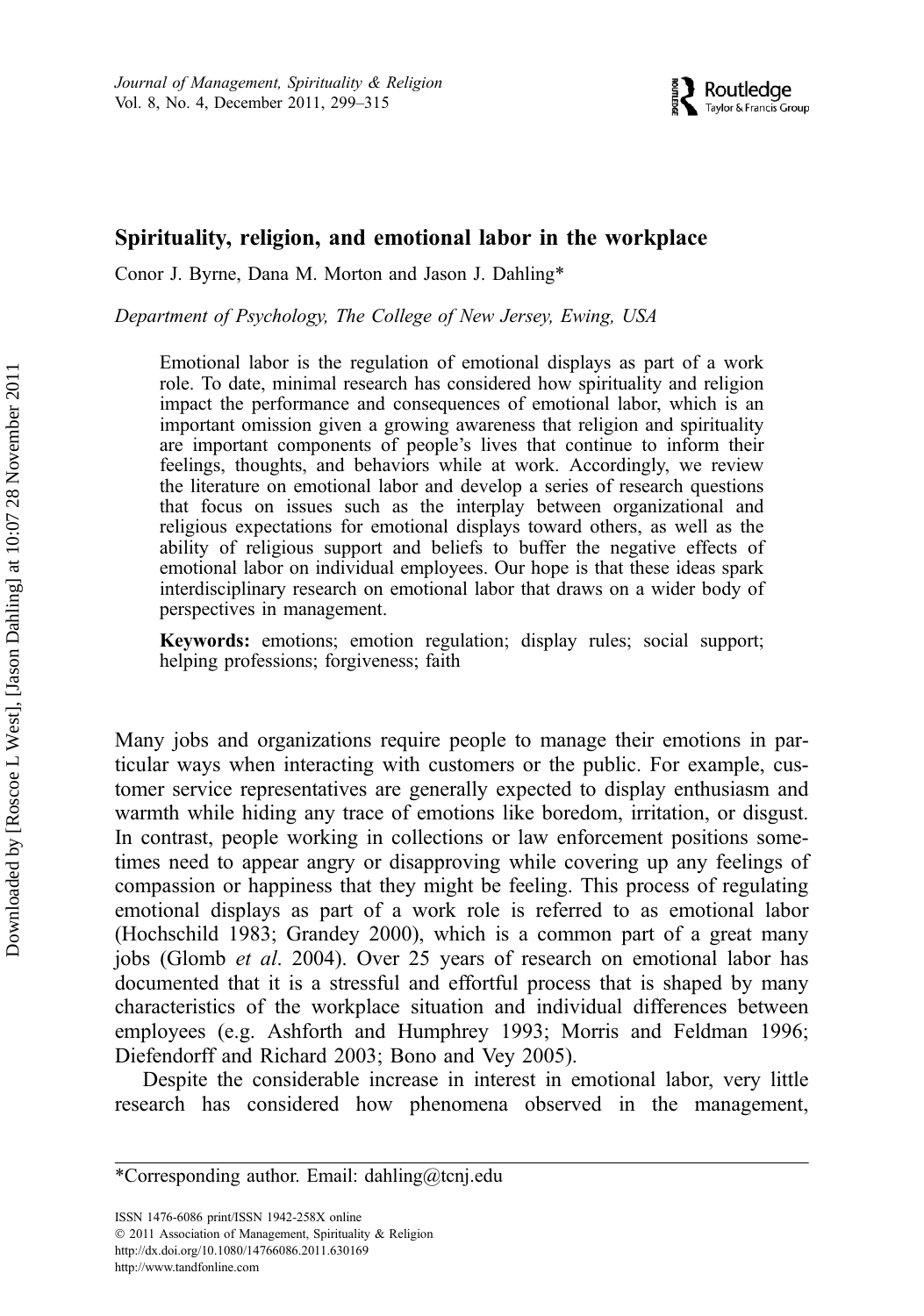spirituality, and religion (MSR) literature may facilitate or hinder the process of effectively performing emotional labor (see Syed 2008 for an exception). Consequently, we see considerable value in drawing connections between the MSR and emotional labor literatures to highlight the previously unconsidered ways in which emotional labor might be influenced by a person's experiences with religion and spirituality. Additionally, we make a point to draw on beliefs and practices from both Western (Judeo-Christian) and Eastern religious perspectives in the sections that follow, and we highlight the similarities and differences in these practices where they are relevant to understanding emotional labor.

We begin by first giving a brief overview of emotional labor research for readers unfamiliar with this area of inquiry. We then consider the ways in which MSR constructs directly and indirectly influence the performance of emotional labor by focusing on major constructs and processes studied by emotional labor researchers. Additionally, we consider the emotional labor of religious- and faith-based workers in particular and highlight some unique emotional labor demands faced by these groups in different religious contexts (e.g. the practice of confession conducted by priests within the Catholic faith).

#### Emotional labor: an overview

Emotional labor was first brought to the attention of organizational scholars by Hochschild (1983), who studied the process of emotional labor among flight attendants working for Delta Airlines. Interest in the topic grew as researchers increasingly became aware of the importance of emotions in the workplace (Brief and Weiss 2002). Moreover, understanding emotional labor has become increasingly important as the service sector has grown to encompass a larger proportion of the economic growth of most developed countries in the West (Ashforth and Humphrey 1993; Morris and Feldman 1996).

One fruitful body of research on this topic has focused on identifying the many situational and individual antecedents of emotional labor. For example, individual differences such as trait affect, self-monitoring, and emotional intelligence are known to predict emotional labor (e.g. Bono and Vey 2005; Diefendorff et al. 2005; Joseph and Newman 2010). These characteristics affect emotional labor because they are associated with the emotions that people feel and their ability to maintain a desired public appearance.

Situational cues also elicit emotional labor, most notably perceived display rules (e.g. Schaubroeck and Jones 2000). Display rules are standards that dictate what emotions should be shown to and hidden from others at work. These rules are typically implicit and learned through experience and socialization into an occupation and/or a specific organization. For example, Wharton and Erikson (1993) classified occupations based on the types of display rules that they tend to involve. Occupations with integrative display rules tend to require the expression of positive emotions and suppression of negative emotions (e.g. waiters, tour guides), whereas occupations with differentiating display rules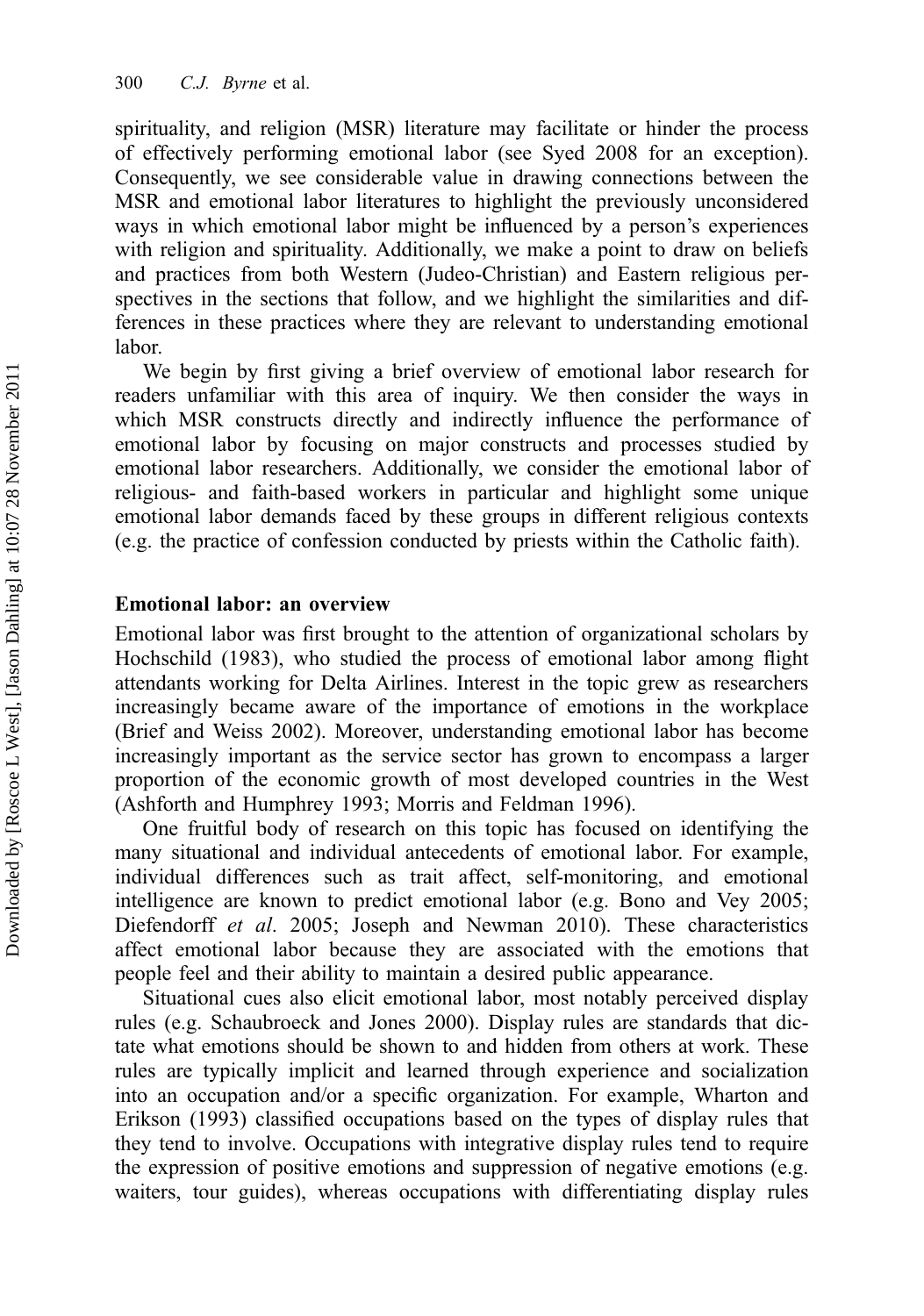tend to require the suppression of positive emotions and expression of negative emotions (e.g. bouncer, collections agent). In contrast, masking occupations involve the suppression of both strong positive and negative emotions to maintain an appearance of impartiality, calmness, and rationality (e.g. doctors, judges).

With respect to the performance of emotional labor, most research adopts a dramaturgical perspective (Grandey 2000) to characterize two strategies that employees can use. The first strategy is surface acting, which involves faking the necessary emotional display without changing one's internal feelings. This type of emotional labor is sometimes referred to as acting in bad faith (Grandey 2000) because it involves simply putting on an inauthentic act. In contrast, the second strategy, deep acting, involves eliciting the necessary emotional display by working to change one's internal feelings. This type of emotional labor is referred to as acting in good faith because the generated display is authentic and genuine. Surface and deep acting also differ with respect to when they can be performed. Specifically, deep acting is an antecedent-focused form of emotion regulation, which means that it must be performed prior to entering the context in which emotional displays must be managed. In contrast, surface acting is a response-focused form of emotion regulation that can be quickly performed after being faced with an unexpected emotional display demand (Gross 2002). In addition to these two key strategies, some limited research has studied the expression of naturally felt emotions, which occurs when employees feel and display emotions consistent with display rules without any need for regulation (Diefendorff et al. 2005; Dahling and Perez 2010).

Although both surface and deep acting can be effective means of regulating emotions (Côté 2005), there are different outcomes associated with these two strategies when they are used habitually. Surface acting is generally associated with more negative outcomes because it generates a sense of emotional dissonance (a disconnect between what one feels and expresses) and requires constant effort to maintain the façade of the appropriate emotional display. For example, research indicates that surface acting is positively associated with burnout (e.g. Brotheridge and Grandey 2002; Diefendorff et al. 2011; Kim 2008) and lower ratings of affective delivery (e.g. Brotheridge and Lee 2002; Grandey 2003). Deep acting is generally unrelated to negative outcomes, and is associated with positive outcomes in some research, including higher ratings of emotional well-being (Johnson and Spector 2007). Over time, the more distal consequences of emotional labor can include supervisor and customer performance ratings (Grandey 2003), turnover intentions and turnover behavior (Chau et al. 2009), and conflict between work and family when stress from work is brought home (Montgomery *et al.* 2006).

We next turn to an integration of MSR constructs with the emotional labor process described in this section. Most of our propositions concern the effects of religion and spirituality, so some consideration of how we define these constructs is a critical starting point. As several authors in the MSR literature have noted, there is no clear consensus on the distinction between spirituality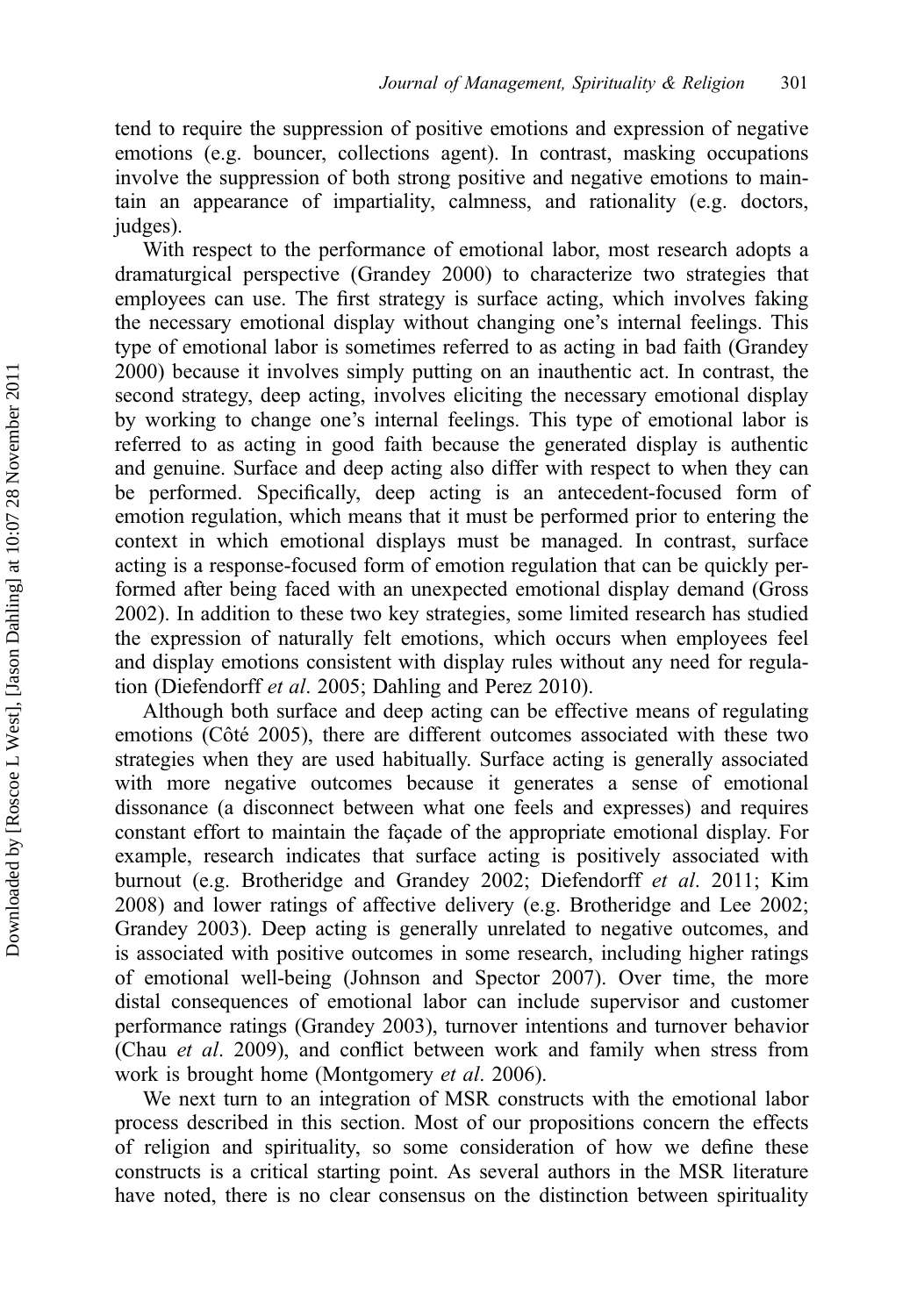and religion (Giacalone and Jurkiewicz 2003; Mitroff 2003; Fornaciari and Lund Dean 2009). Consistent with previous research (e.g. Day 2005), our approach is to define spirituality as a sense of connectedness to a larger purpose that is associated with a sacred, higher power. In contrast, religion involves membership in a particular community of faith with its own structure, rules, and belief systems. As Day (2005) pointed out, these constructs are fully independent; people can be both spiritual and religious, neither spiritual nor religious, or just one and not the other (e.g. being strongly affiliated with a religious community without experiencing any sense of spirituality through its practice). In the sections that follow, when we refer to *spirituality*, we are concerned with the effects that are likely to occur as a consequence of feeling this sense of connectedness and trust in a higher power. When we refer to religion, we are concerned with the effects that are likely to occur as a consequence of subscribing to the tenets of particular religious faiths.

### Effects of religion and spirituality on emotional labor

We see several points of integration between the MSR and emotional labor literatures that could form the basis for future research. In the sections that follow, we explore several of these ideas. Specifically, we consider how religious and spiritual individuals are likely to face high emotional labor demands due to their entry into interpersonal and helping professions, how the experience of religion and spirituality shapes the emotions that employees regulate through emotional labor, and how adherence to religious display rules may facilitate or contradict adherence to organizational/occupational display rules for emotional labor. In the aftermath of emotional labor, we also consider how religion and spirituality can serve as a source of socioemotional resources that buffer employees against the stress of emotional labor, and we explore how the practice of forgiveness can help employees deal with difficult, uncivil customers or members of the public. We conclude by discussing some emerging research needs on the emotional labor of religious and spiritual workers and by highlighting recent research on a related construct, spiritual labor, that is a fruitful direction for interdisciplinary work.

## Religion, spirituality, and choice of helping professions

One of the most important reasons for MSR scholars to study emotional labor is that religion and spirituality pull people towards occupations in which emotional labor demands are unusually high. In particular, people who adhere to a religious or spiritual life should feel a draw toward a helping profession because the sacred texts of both Eastern and Western religions stress the importance of charity, helping others, and assisting one another as a fundamental tenet of their belief systems.

For example, in the case of Judaism, Cain asks God if he is his brother's keeper after murdering Abel, which has been taken to mean in the Jewish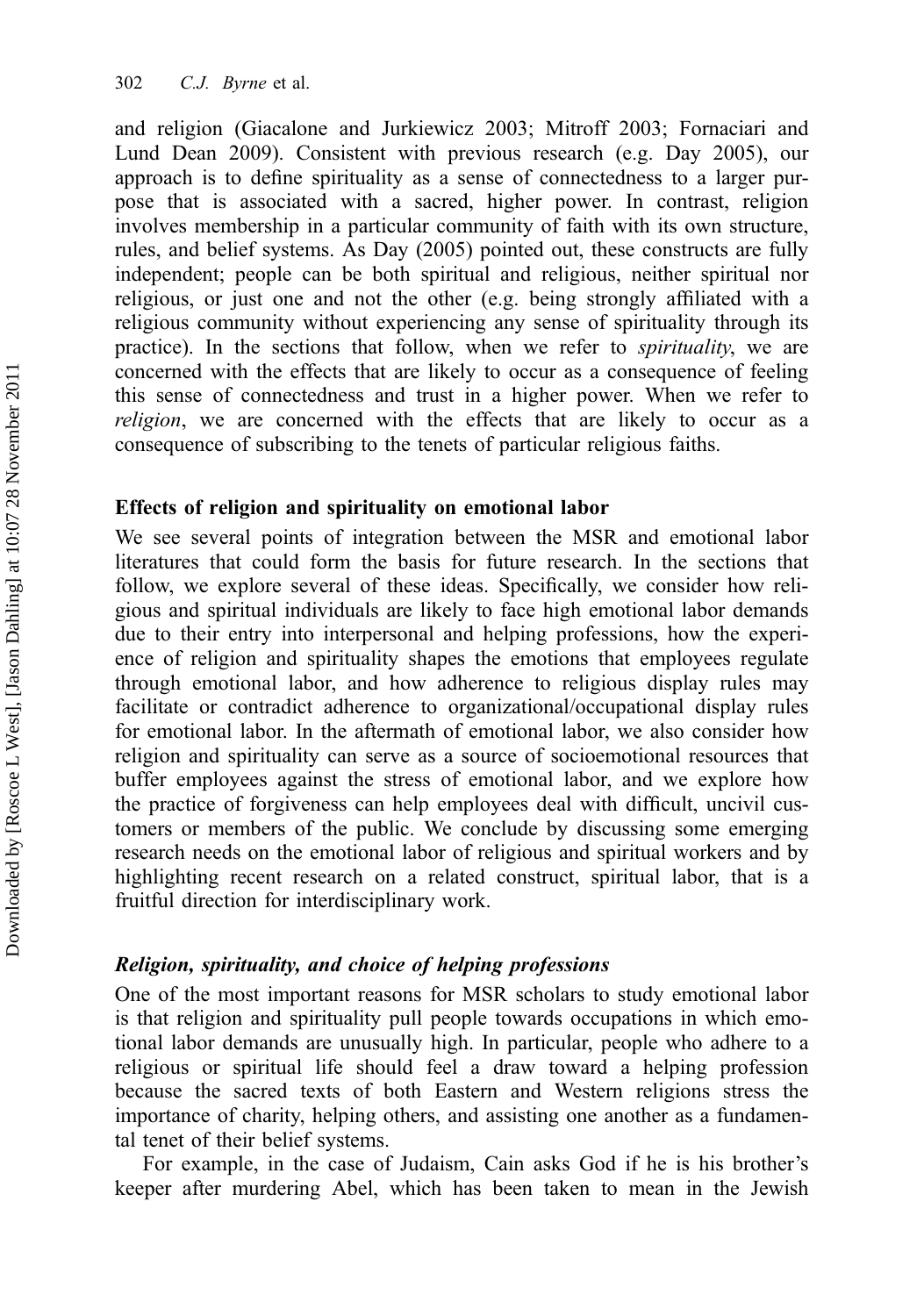tradition that we are responsible for the lives of each other (Genesis 4 : 9 Hebrew–English Tanakh Student Edition). Similarly, one of the most prominent Jewish religious figures, Moses, abandoned his life of comfort in the palace to help his brethren (Exodus). In the Christian tradition, Jesus advises to his disciples that whatever they do to the least of their peers will be the equivalent of doing those actions to Jesus himself (Matthew 25 : 40 The New American Bible). For Islam, the Quran advises adherents to "practice regular charity" (Qur'an 58 : 13 A New Translation by M.A.S. Abdel Haleem), explains that they "are protectors one of another"  $(8:73)$  and are guided to do "righteous good deeds" (20 Ta-Ha 75). Hinduism tells of King Rantideva, who fasted for 48 days during a time of great hunger in his kingdom, to suffer along with his people. On his 49th day, when he was ready to begin eating again, two beggars came to him and and he gave food to them both. This story emphasizes the fact that it is better to work at alleviating the suffering of others than to ensure our own personal salvation (Balasubrahmania 1969). Buddhism emphasizes the ending of desire as a way to cease pain and that this can happen through selflessness and authentic service to other beings (Olcott 1908). Sikhism teaches that he who attains great wealth, but does no charity, has nothing (Sri Guru Granth Sahib 712 : 1 English Translation).

Consistent with these sacred texts, research indicates that religions predispose their adherents toward helping professions. For example, Wagenfeld-Heintz (2009) found that religious values and beliefs positively influenced individuals' choice of a career in social work. Additionally, her study discovered that these employees expressed that they found that the values of their professions intertwined with the values of their religion or spirituality. Religion is also a central force in shaping individuals' inclination toward public service. This influence is thought to stem from early childhood experiences with religion that shape individuals' values and continued involvement with the religion throughout the course of their lives (Mather 2008).

Similarly, helping professionals also appear to be more inclined toward spirituality and religiosity. Public servants are more likely to agree with the existence of a God who is involved in their lives (Houston and Cartwright 2007). These public servants express that they experience God's love directly or through those that they help. They also more commonly expressed that they believed that their life was part of a larger spiritual force. Compared to those not employed as public servants, these people reported greater spirituality and an obligation to help others.

The emotional labor literature clearly indicates that people who are engaged in helping professions are likely to face high requirements for emotion regulation. For example, professions such as protective services, health care, or counseling, which all involve emotionally intensive interactions with others, present extensive emotional labor demands (Glomb et al. 2004). These occupations involve emotionally-charged helping tasks such as investigating unusual or illegal activity, assisting and preparing patients for treatments, and helping clients identify their problems and develop plans to improve their lives.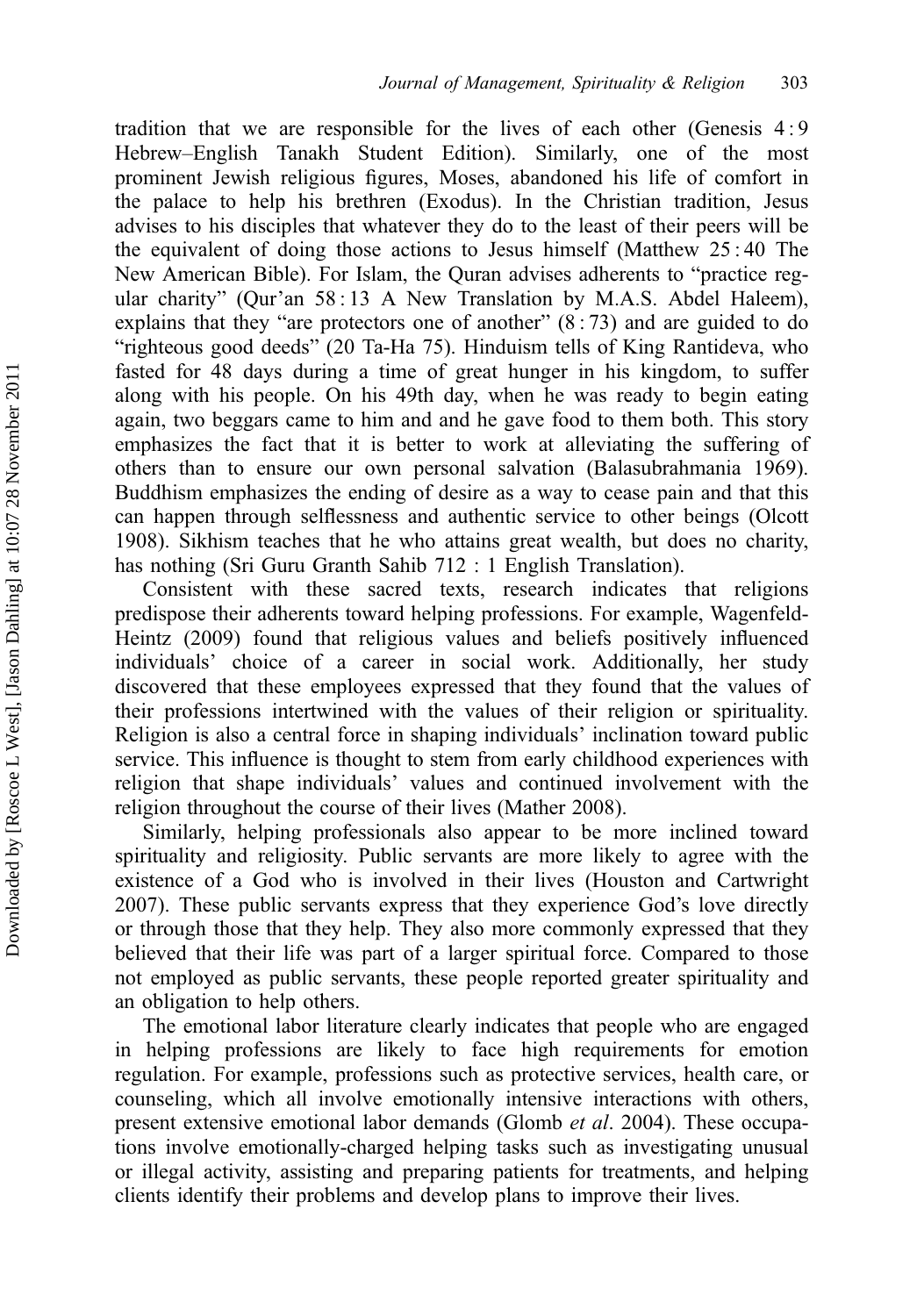Strazdins and Broom (2007) explain the high emotional labor requirements of these occupations through the process of emotional contagion, in which feelings that must be managed are passed back and forth via social interaction. Contagion can come as a cost or a reward, depending on the emotion that the worker is encountering. When showing connection, warmth, inclusion, and kindness toward others, workers often cited lower depressive symptoms. On the other hand, while hearing the worries and troubles of others or defending those in conflict, workers identified more depressive symptoms. Both instances are fueled with intense emotions. Smith *et al.* (2009) examined the potential negative and positive outcomes of emotions to the safety and reduction of risk to staff and clients within the context of the UK's National Health Service. Nursing students described the fright of interacting with patients as well as the compassion that must be displayed in order to establish a trust. They also stressed that their patients required complex levels of help that they had to be able to assess. Thus, it is clear that these helping professions are emotionally demanding.

Taken in sum, the MSR literature suggests that highly religious and spiritual people are predisposed to enter professions that involve interpersonal helping. In turn, the emotional labor literature shows that these helping professions are associated with high emotional labor requirements. Consequently, we propose that religion and spirituality should be indirectly associated with emotional labor requirements as a consequence of the choice of helping professions, but no research to date has bridged these literatures.

Research Question 1: Do highly religious and spiritual people face high emotional labor requirements because their beliefs and values encourage them to enter helping professions with considerable interpersonal demands?

#### Religion, spirituality, and experienced emotion

Emotions are central to the experience of religion and spirituality, and adherents can experience them both privately and within a community setting, such as a church or prayer service (Watts 1996). Research suggests that religions can shape the specific emotions that people feel. Indeed, religions across the world prescribe certain emotions to their adherents (e.g. feeling love for others in Christianity or subdued feelings of pleasantness in Buddhism), and if an individual identifies strongly with their religion, they will be disposed toward feeling these particular emotions (Kim-Prieto and Diener 2009). Additionally, the prayer component of religion can also empower adherents to reflect on the experiences of the day and redirect their emotions toward those advocated by the religion (Watts 1996).

In particular, there is a large body of evidence to suggest that those who are affiliated with a religious group experience greater levels of positive emotions, such as happiness and satisfaction, in comparison to nonaffiliated individuals (Frankel and Hewitt 1994). One explanation for this finding is that, for many, religious groups provide support, meaning, and an optimistic orientation toward life (Myers 2000). For example, Catholics and Protestants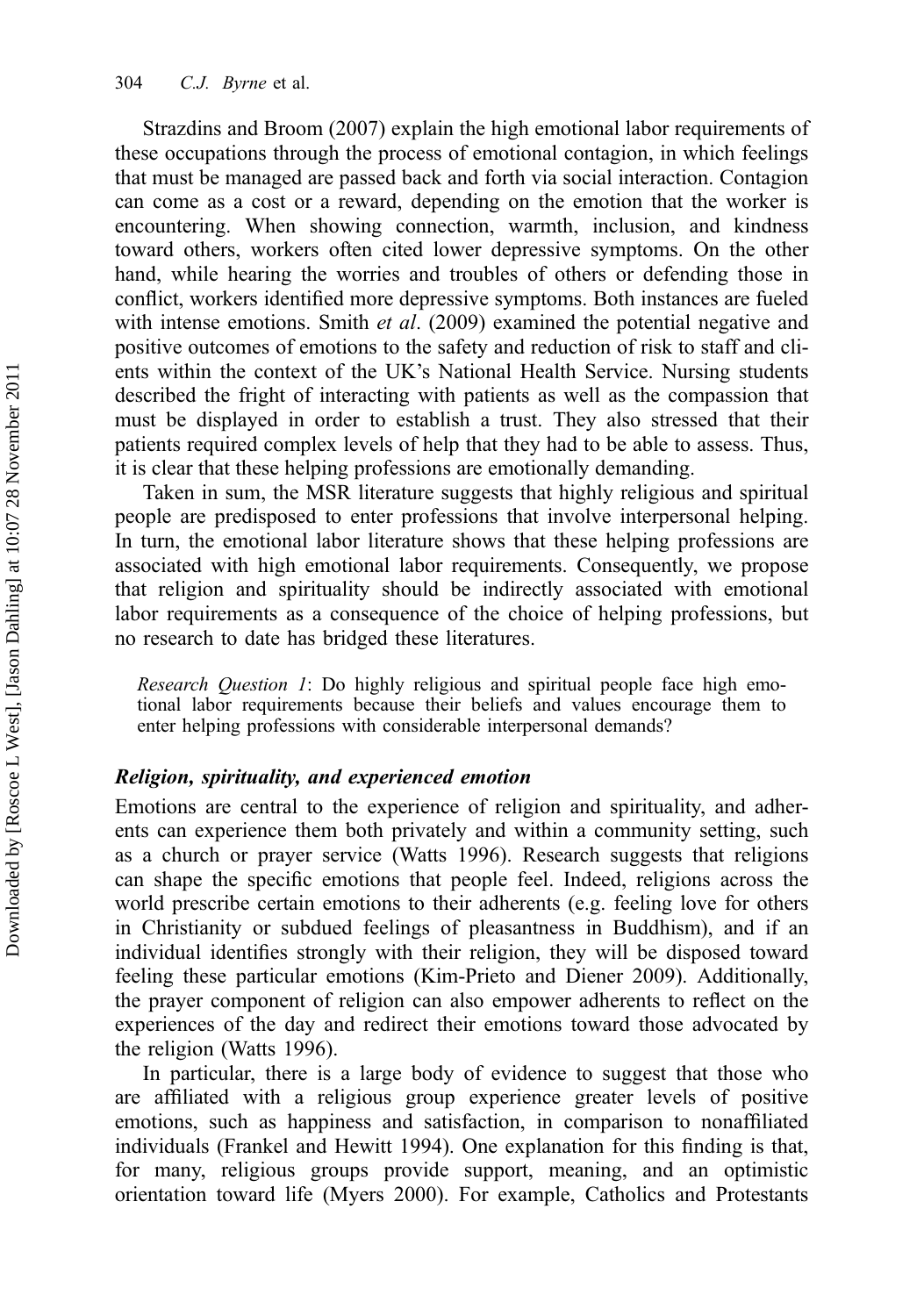have both explained that an important element of their spiritual lives is the congregational support that they receive from their community and they relate this to their joy and contentment with their life (Cohen 2002). This support extends itself toward the socioemotional realm as adherents are more likely to report feeling esteemed and cared about by their community. This support also yields a more encouraging network of friends than what is reported by the nonreligious (Ellison and George 1994). In sum, members of these Christian congregations tend to experience love more intensely and frequently than nonreligious people (Kim-Prieto and Diener 2009).

Empowered with more frequent occurrences of heightened positive emotions, religious and spiritual workers should be able to perform emotional labor with less effort. The positive emotions that adherents are more likely to display have been shown to be related to enhance workers' personal accomplishments (Zapf and Holz 2006). Additionally, those with positive emotions are more readily able to empathize and display sincere concern for others. Nelson (2009) found that drawing from positive emotions in an unknown situation with strangers can help individuals attain compassion for their new acquaintances. This can also lead to higher levels of empathy toward others whose norms are different. The improved compassion that is understood as a product of positive affect can also help to assemble long-term social tools for the religious and spiritual. This finding suggests that these individuals can receive the benefit of improved social and individual functioning from their beliefs (Nelson 2009).

The emotional labor literature also shows that experienced positive emotion plays an important role in the process of emotional labor, particularly in relation to the choice of emotional labor strategy. High positive affect is positively related to the utilization of deep acting and display of naturally felt emotions, and negatively related to the utilization of surface acting, for individuals engaged in emotional work (Bono and Vey 2005; Dahling and Perez 2010). These workers have a greater tendency to use deep acting and to express genuine emotion in their work situations, and these strategies are related to fewer negative outcomes relative to surface acting (Bono and Vey 2005; Johnson and Spector 2007). Religious and spiritual workers will also have a broader array of positive, genuine emotions such as compassion, empathy, love, and understanding which should alleviate the stress of the emotional labor process.

To summarize, highly religious and spiritual people tend to experience more positive, integrative emotions, like happiness and compassion. These emotions afford them advantages in interpersonal situations, direct them toward more functional emotional labor strategies (i.e. deep acting and expressing naturally felt emotions), and result in fewer situations in which they must regulate their displays in an effortful fashion. Accordingly, we suggest that religion and spirituality will have indirect effects on emotional labor via experienced emotions.

Research Question 2: How do the emotions that highly religious and spiritual people experience impact their need to perform emotional labor and choice of emotional labor strategies?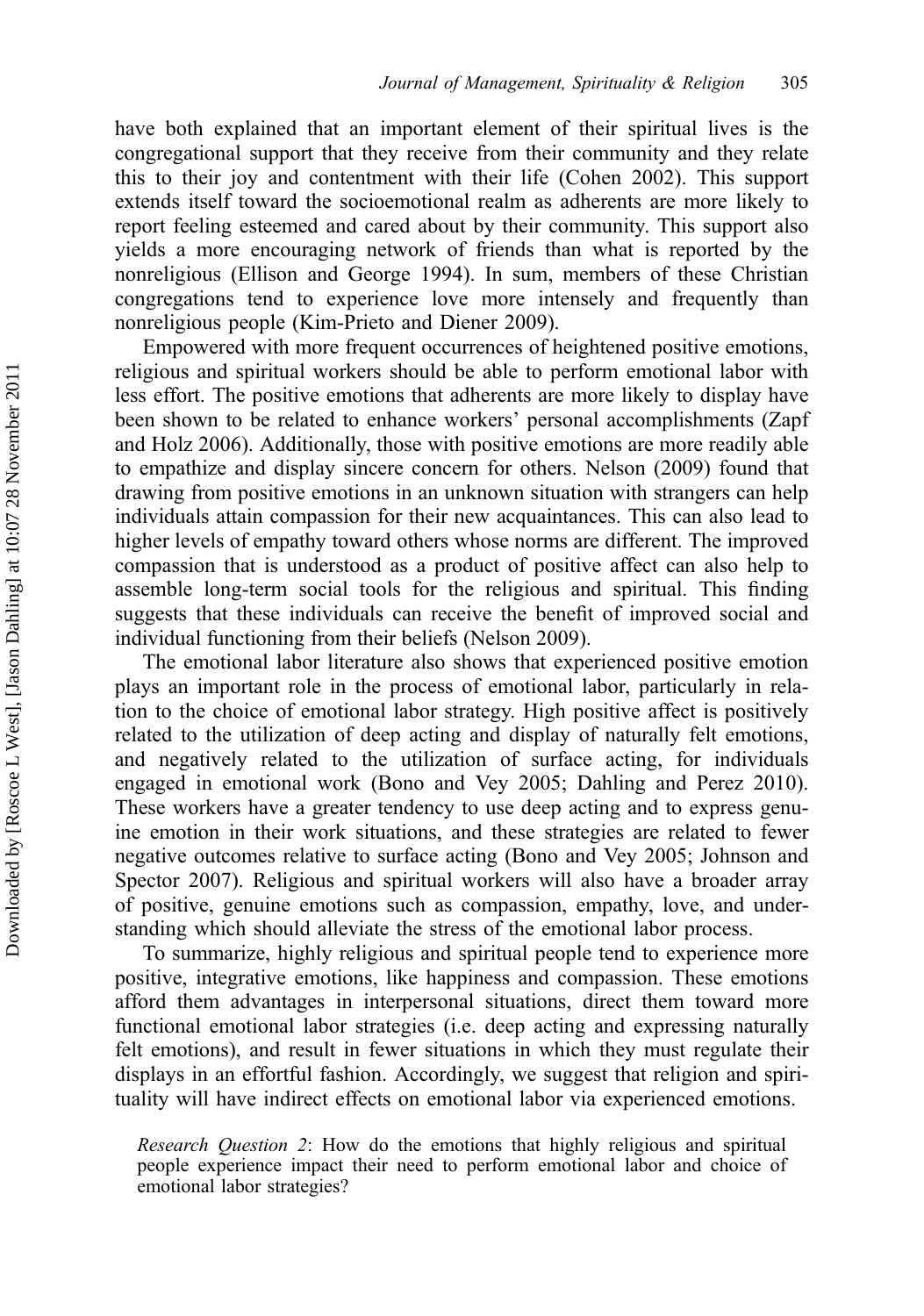#### Religion, spirituality, and emotional display rules

To this point, we have focused primarily on emotional labor happening within the context of occupations with integrative display rule expectations, those jobs that require employees to express positive emotional displays and suppress negative emotional displays (Wharton and Erickson 1993). We now turn to a consideration of what may happen when religious and spiritual individuals work in jobs that are characterized by conflicting display rules, namely differentiating rules (i.e. suppress positive and express negative emotional displays) or masking rules (i.e. suppress both positive and negative emotional displays).

As noted previously, most religions advocate for the display of positive emotions to others, and religion and spirituality are associated with the experience of feeling positive emotions. Thus, religions have "display rules" of their own, which fit well with the display rules of integrative occupations; religious individuals who engage in integrative occupations can perform emotional labor that is consistent with both organizational expectations and their own religious values/beliefs. Consistent with this idea, research shows that employees who report high positive affect can easily follow integrative organizational display rules (Rafaeli and Sutton 1989; King and Emmons 1990). Globally, this finding speaks to the idea of emotional harmony, which occurs when the emotions that a worker is called to display at work are in agreement with the values and emotions that the worker privately holds (Rafaeli and Sutton 1987).

Conversely, those occupations with differentiating or masking display rules contradict the integrative display rules of religions, and employees working in these occupations may experience less emotional harmony and more emotional dissonance when deciding which rule to follow. For example, consider the case of bill collection agents. Sutton (1991) found that bill collectors were expected to display irritation to debtors in the interest of generating a sense of urgency for the debtors to pay their delinquent bills. This occupation is characterized by differentiating display rules; the employees were selected, encouraged, and rewarded for closely following this display rule of irritation. However, Sutton also found that some bill collectors experienced conflicting feelings of sympathy toward debtors, particularly when the debtors behaved in a polite and friendly way toward the collectors. This dissonance proved challenging for many employees to manage. Although the bill collectors' feelings of sympathy were not rooted in their religious beliefs in Sutton's study, this example demonstrates how employees may find themselves faced with organizational display rules that contradict their own authentic feelings and standards for how others should be treated.

We suggest that the dissonance between religious display rules and differentiating or masking display rules at work may be particularly troublesome for a devout individual. Syed (2008) explained that highly religious people who are expressing emotions that conflict with their religious values will find this to be an uncomfortable state that can lead to feelings of guilt or shame. This dissonance may contribute to a dysfunctional spiral in which guilt and shame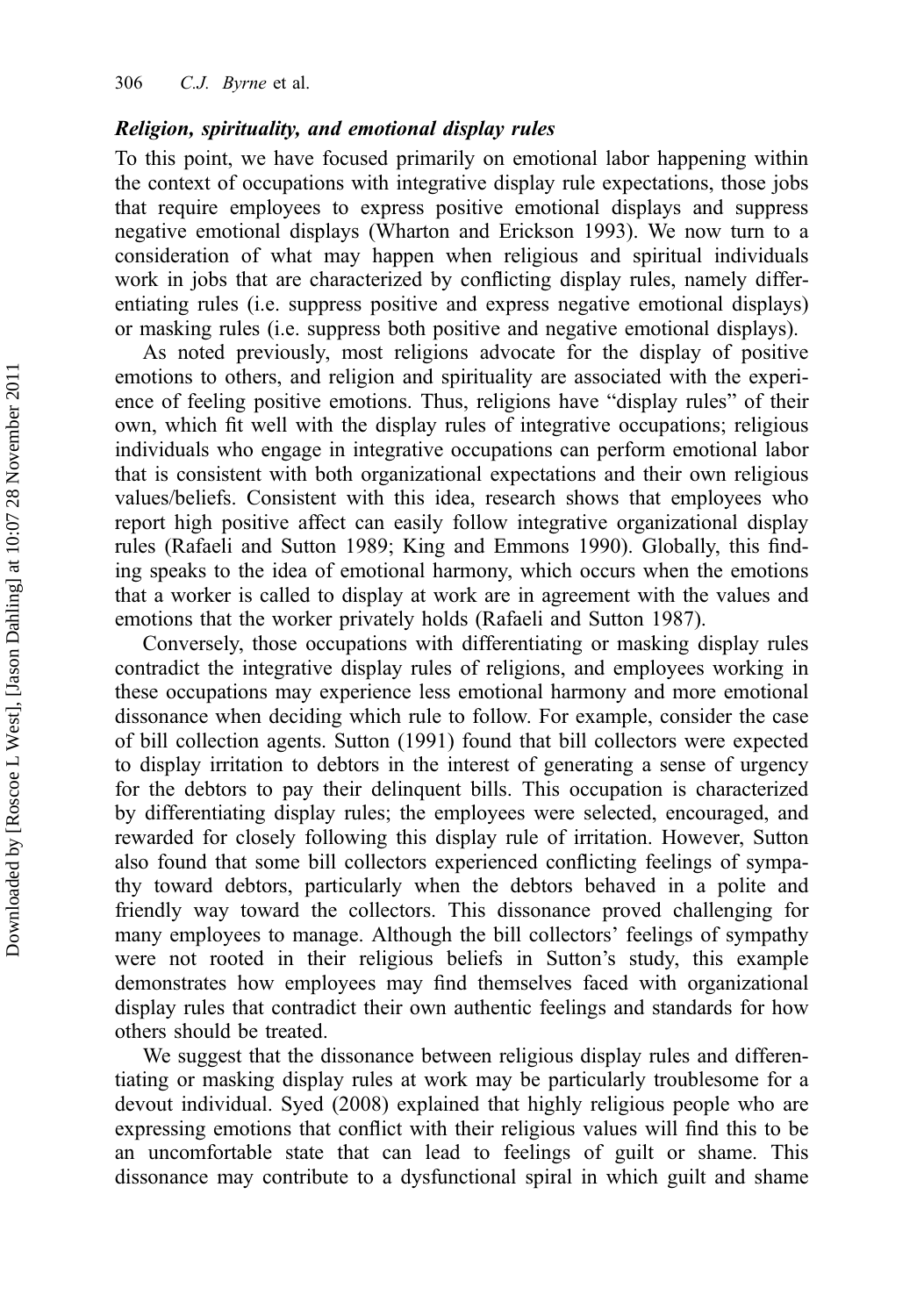mount as a consequence of detaching from one's religious beliefs, making effective emotional labor harder and harder to perform. Religion may not offer a refuge for these employees; for example, research on Protestant adherents showed that they expressed disapproval toward people who expressed an emotion that did not relate to how they truly felt (Cohen and Rozin 2001).

In aggregate, we suggest that the display rules prescribed by religious faiths may facilitate or complicate adherence to organizational and occupational display rules. Religious people working in integrative occupations should engage in high levels of emotional labor that is consistent with organizational expectations because their religious beliefs and organizational display rules are consistent and harmonious. In contrast, religious people working in differentiating or masking occupations may engage in less emotional labor consistent with these rules, and may even ignore organizational display rules in the interest of following the teachings of their religions.

Research Question 3: Do the emotional display rules of religions interact with the emotional display rules of organizations/occupations to influence emotional labor?

## Religion and spirituality as socioemotional buffers of emotional labor

One of the more important theoretical perspectives in the emotional labor literature is conservation of resources theory (COR theory). COR theory states that people act to conserve their socioemotional resources and will minimize threats to resource loss whenever possible, but as resources diminish, self-regulation becomes increasingly difficult (Hobfoll 1989). Some threats to personal socioemotional resources in the emotional labor process include responding to role demands (e.g. organizational display rules), expressing the energy needed to complete work tasks, and putting in the effort required to perform both surface acting and deep acting (Lee and Ashforth 1996).

COR theory is applied in the emotional labor literature mainly to explain why emotional labor is so frequently associated with stress and burnout, psychological experiences that occur when socioemotional resources are being depleted at a rate faster than they can be replenished. These associations between emotional labor and stress are well-established in past research. For example, as compared to those in less emotionally demanding roles, people who are expected to engage in emotional labor on a regular basis report greater degrees of burnout (Brotheridge and Grandey 2002; Holman et al. 2008). Brotheridge and Grandey (2002) also found that the employees who experience the most burnout are those in the most emotionally demanding roles with respect to the frequency and intensity of their interpersonal interactions. Cropanzano et al. (2004) extended these findings to explore the mechanisms by which emotional labor can harm well-being. By creating worker alienation, burnout, stress, and low performance, they argued that emotional labor is detrimental to an employee's psychological well-being at work (Cropanzano et al. 2004).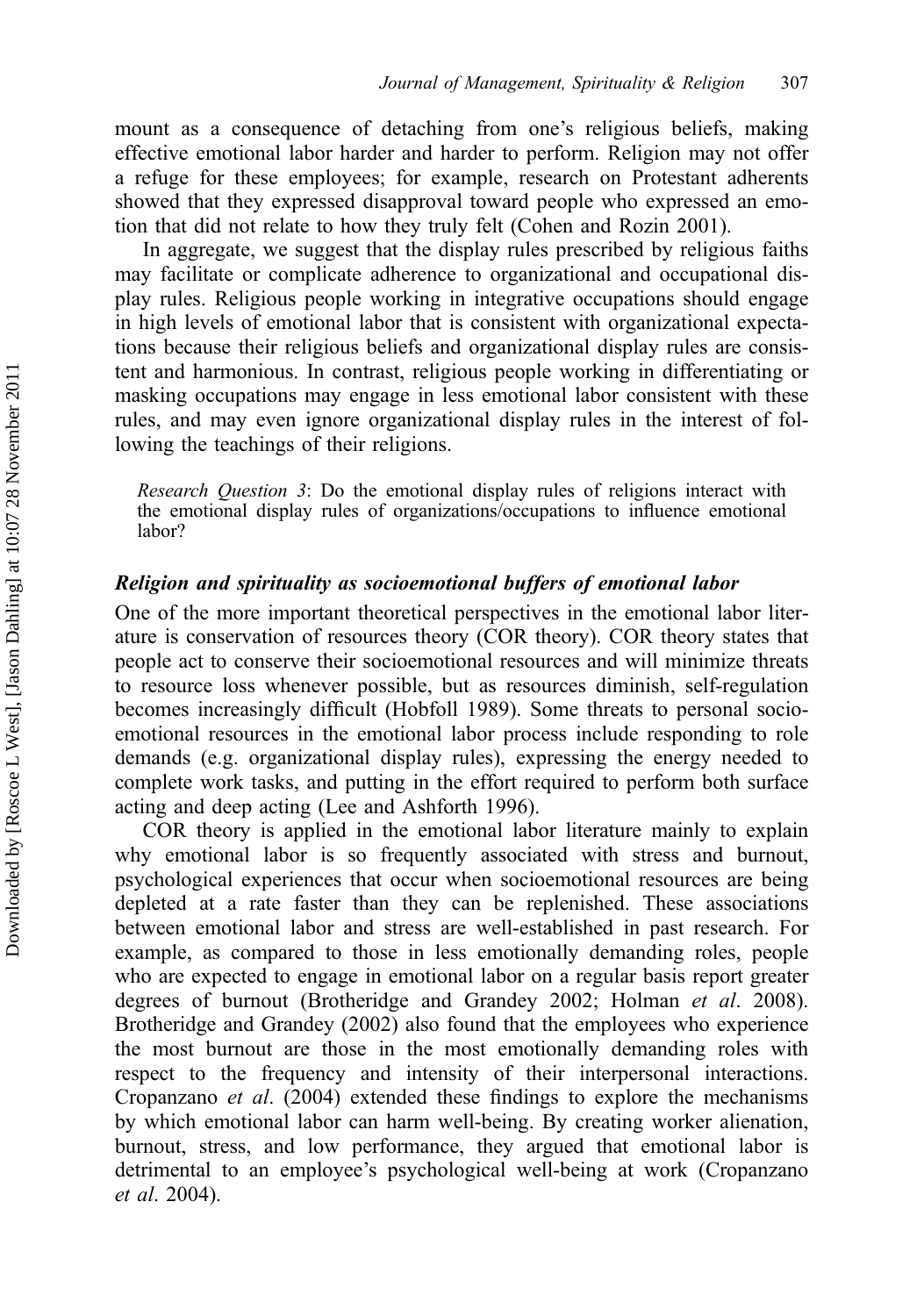Lee and Ashforth (1996) suggested that burnout occurs when people do not have adequate emotional resources to meet the work demands and/or strains of interpersonal stressors. They conducted a meta-analysis that uncovered strong associations between demand stressors and emotional exhaustion. Additionally, depersonalization, a defensive strategy of withdrawal rather than engagement, was strongly associated with role stress and stressful events. As a consequence, organizations experience negative outcomes such as turnover intentions and decreased organizational commitment when employees experience burnout without the means to replenish their lost socioemotional resources (Chau *et al.* 2009).

One major means of replenishing personal socioemotional resources is through social support. For example, social support is negatively associated with burnout, depersonalization, and emotional exhaustion (Baruch-Feldman et al. 2002; Brotheridge and Lee 2002; Brown et al. 2003). Social support is also positively associated with satisfaction and productivity (Baruch-Feldman et al. 2002), and with personal accomplishment (Eriksson et al. 2009). In examining specifically how emotional labor can lead to burnout, Brotheridge and Lee (2002) discovered that rewarding social relationships partially mediated this relationship. Additionally, their findings support the assertion that rewarding relationships can reduce one's sense of emotional strain because of the psychological resources that are restored by these relationships (Brotheridge and Lee 2002).

A strong sense of faith is a second way that people may be able to replenish their socioemotional resources. For example, Harrowfield and Gardner (2010) found that high levels of faith maturity mediated the relationship between challenge appraisals and positive religious coping. Respondents with higher levels of faith maturity were more likely to appraise stressors as challenges and had more stress-related growth at work. Additionally, a positive attitude toward prayer among clergy was associated with lower levels of emotional exhaustion, depersonalization, and higher levels of personal accomplishment (Turton and Francis 2007). Results from another study also indicated that intrinsic religious faith (defined as a belief and reliance on a higher power), among participants was correlated with lower anxiety and depression scores, and higher ego strength scores (Laurencelle et al. 2002).

Both social support and faith have shown to have beneficial outcomes with respect to employees' well-being and important organizational criteria. Consistent with this body of research, we suggest that religion and spirituality may buffer the effects of emotional labor on stress through two mechanisms. First, religious groups can provide a valuable source of social support that allows employees to revitalize their socioemotional resources. Holman *et al.* (2008) suggested promoting any form of social support as an effective intervention strategy that can reduce the negative consequences of emotional labor, and some research suggests that religious support in particular can help offset burnout as a consequence of work stressors (e.g. Eriksson et al. 2009). Second, faith in a religion or spiritual belief system can offer personal comfort that also replenishes personal resources. Day (2005) offered some valuable insight that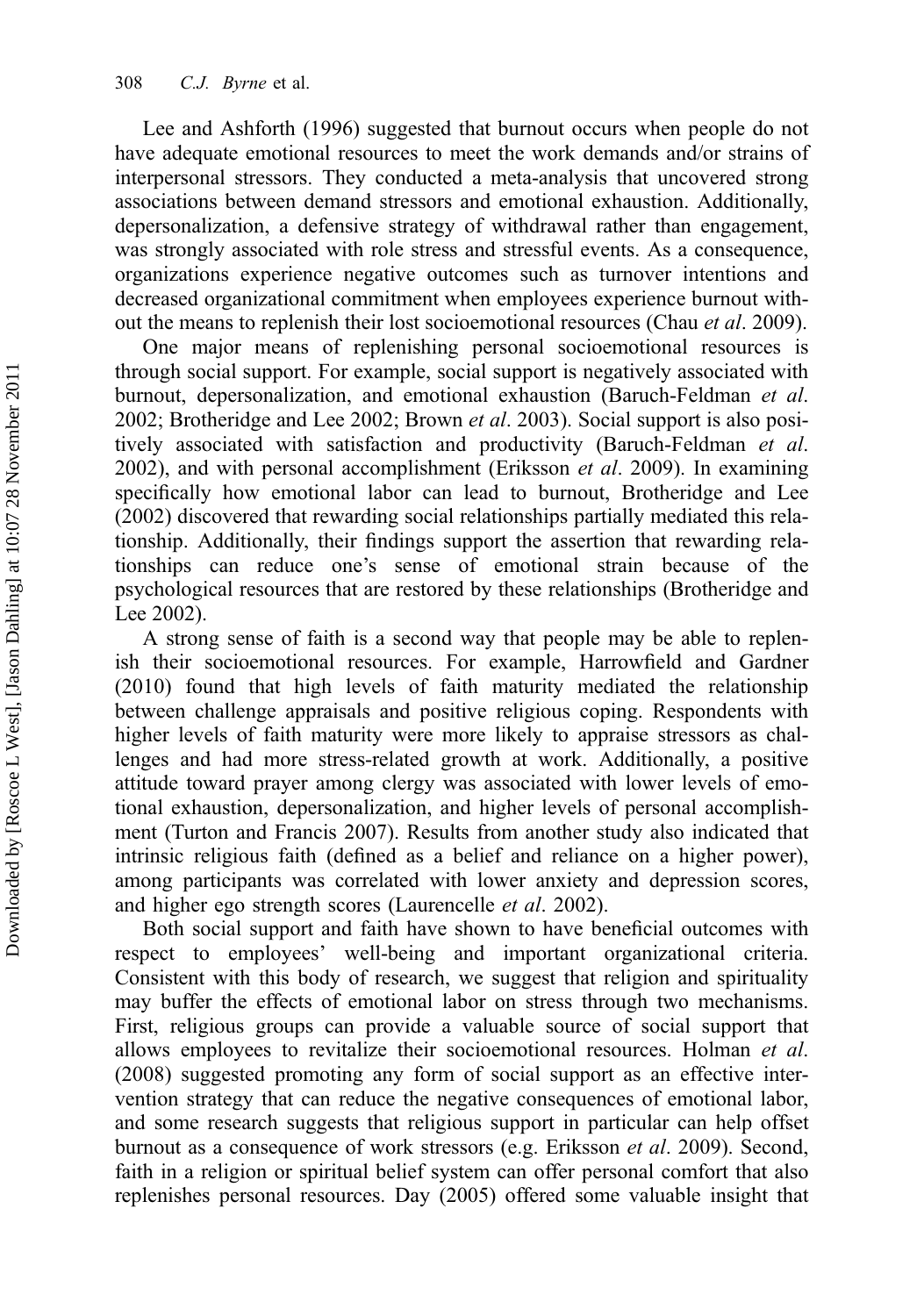supports this idea: "Religious individuals often assert that religion provides them with one of their most effective coping mechanisms, both for extreme situations and daily stressors ... These relationships between religiosity and enhancing coping may mean that ...they may be able to deal better with daily stressors and long term ambiguities" (p. 116).

In summary, we suggest that religious and spiritual people will experience fewer detrimental outcomes from emotional labor. Consistent with COR theory, we expect that involvement in religious groups that provide social support and maintaining faith in a religious or spiritual belief system will help to replenish socioemotional resources lost in the performance of emotional labor. Religious and spiritual employees should consequently be able to endure despite these demands and experience less stress, burnout, and other negative consequences.

Research Question 4: How do the supports associated with religion and spirituality, namely faith in a higher power and the social support of religious groups, buffer the detrimental effects of emotional labor on service employees?

#### Forgiveness, incivility, and emotional labor

Although it is relatively under-studied, forgiveness has received some recent research attention in the MSR literature (e.g. Worthington et al. 2010). Forgiveness deserves special attention with respect to emotional labor due to research that has focused on the difficulties associated with emotional labor directed toward difficult or uncivil customers.

Most research on incivility in emotional labor settings uses organizational justice theory as an explanatory framework, particularly in terms of interactional injustice (e.g. Rupp and Spencer 2006). Customer incivility that is unfair from the employee's perspective results in negative outcomes such as decreased productivity, lowered job satisfaction, heightened emotional exhaustion, and burnout (Sliter *et al.* 2010). These outcomes occur because employees who feel as though they have been unfairly treated by their customers react negatively to such treatment and must expend more effort to manage their emotions and adhere to display rules (Rupp and Spencer 2006). This effort depletes employees' socioemotional resources and makes it harder to provide convincing emotional labor. For example, Sliter et al. (2010) found that emotional labor fully mediated the relationship between customer incivility and emotional exhaustion while partially mediating the relationship between customer incivility and customer service performance.

Sliter *et al.* (2010) went on to suggest that personality attributes might buffer the negative effects of incivility. For example, self-esteem, agreeableness, and negative affect have been offered as potential personality traits that could moderate the stressor–strain relationship. We suggest that propensity to forgive could also be considered one such individual difference that could potentially impact the relationship between customer incivility and experienced outcomes. Forgiveness occurs when people are faced with stressful psychological, physical, or moral transgressions by others, yet they decide to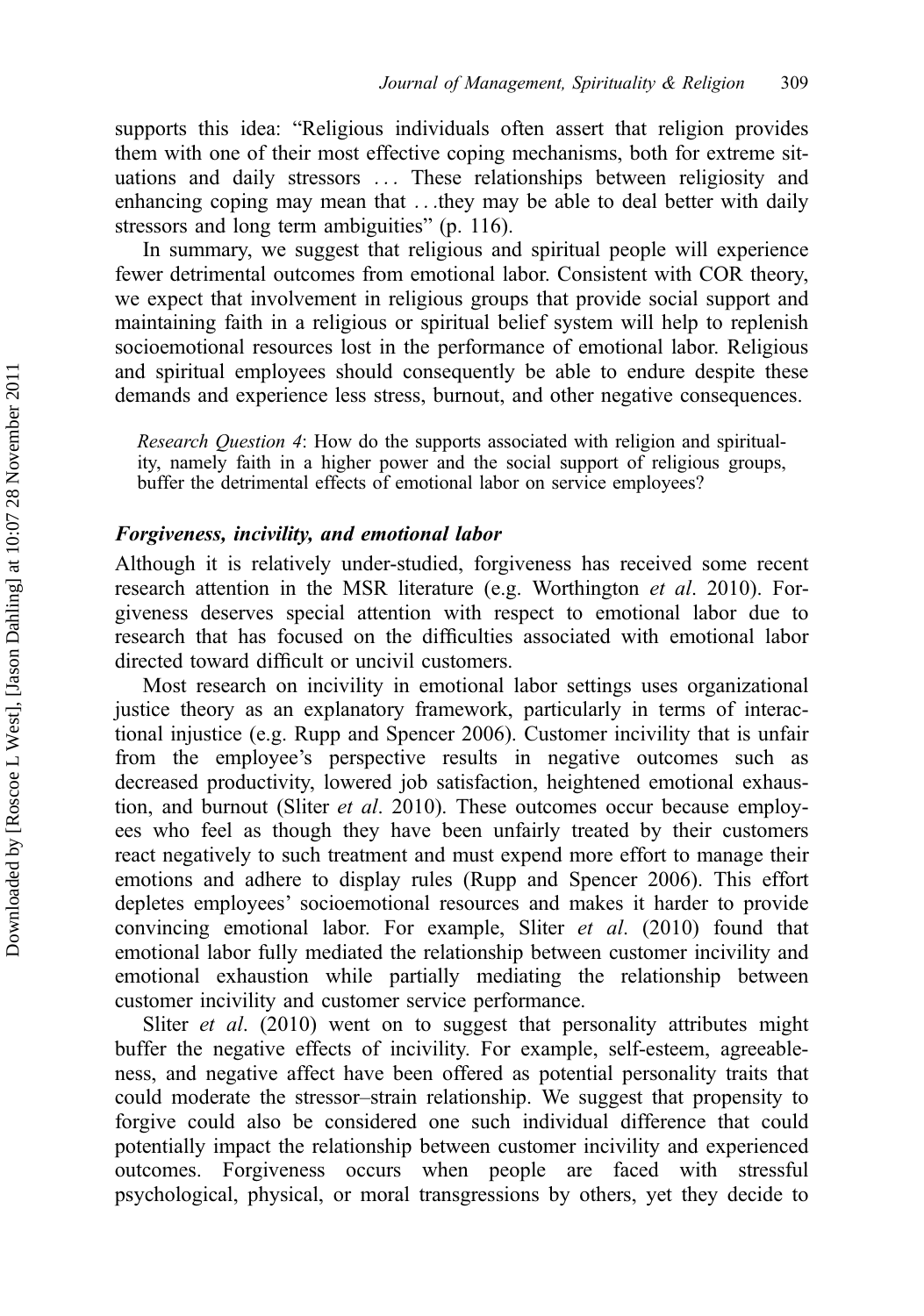behave and feel positively toward the transgressor rather than seeking some form of retribution or compensation (Worthington 2006). Most religions, as evidenced by sacred texts, prescribe forgiveness as essential to its following. For example, Hinduism proclaims forgiveness as the "supreme peace" (Mahabharata, Udyoga Parva Section XXXIII), Further, the Qur'an describes Muslims as those who "avoid gross sins and vice, and when angered they forgive" (Qur'an 42:37) and says that, "Although the just requital for an injustice is an equivalent retribution, those who pardon and maintain righteousness are rewarded by God" (Qur'an 42:40). Lastly, in Jesus' Sermon on the Mount, he advises "Yes, if you forgive others their failings, your heavenly Father will forgive you yours" (Matthew 6 : 14–15). In one empirical study, researchers found that Protestants and Catholics showed higher levels of forgiveness of others, feeling forgiven by God, and seeking forgiveness when compared to nonreligious groups (Toussaint and Williams 2008).

Because all major religions endorse the value of forgiveness (Rye et al. 2000), it is intuitive to expect that if religion prescribes forgiving, it can motivate religious workers to make relatively quick decisions to forgive (Worthington *et al.* 2010), which should help them deal with uncivil transgressions. Additionally, some research shows that inability to forgive strengthens the relationships between transgressions and negative organizational outcomes consistent with our reasoning. Previous researchers have identified three classes of unforgiving responses to workplace transgressions, which include vengeful responses, avoidant responses (e.g. staying home from work, turnover) and active grudge-holding (Mullet et al. 2005), all of which likely threaten an employee's ability to provide convincing emotional labor. An inability to forgive may also cause an employee to ruminate over the offense, which generates additional detrimental outcomes (Berry et al. 2005).

To summarize, we expect that religious and spiritual employees are more likely to see value in forgiving others. This propensity to forgive should serve as an important moderator of the relationships between customer incivility and negative personal outcomes that have been established in the emotional labor literature.

Research Question 5: Does a propensity to forgive others buffer the relationship between customer incivility and detrimental outcomes associated with emotional labor?

### Emotional labor and spiritual labor among religious workers

Moving beyond the process of emotional labor, we note that studies of emotional labor very rarely examine religious work and religious workers (e.g. priests, rabbis, or nuns) despite the heavy emotional labor demands associated with these roles. This represents a final important direction for future research as many religious faiths introduce special emotional labor demands for those who are called to serve. For example, confession of sins to a religious leader occurs within many religious faiths, including Catholicism and Mormonism. Although there are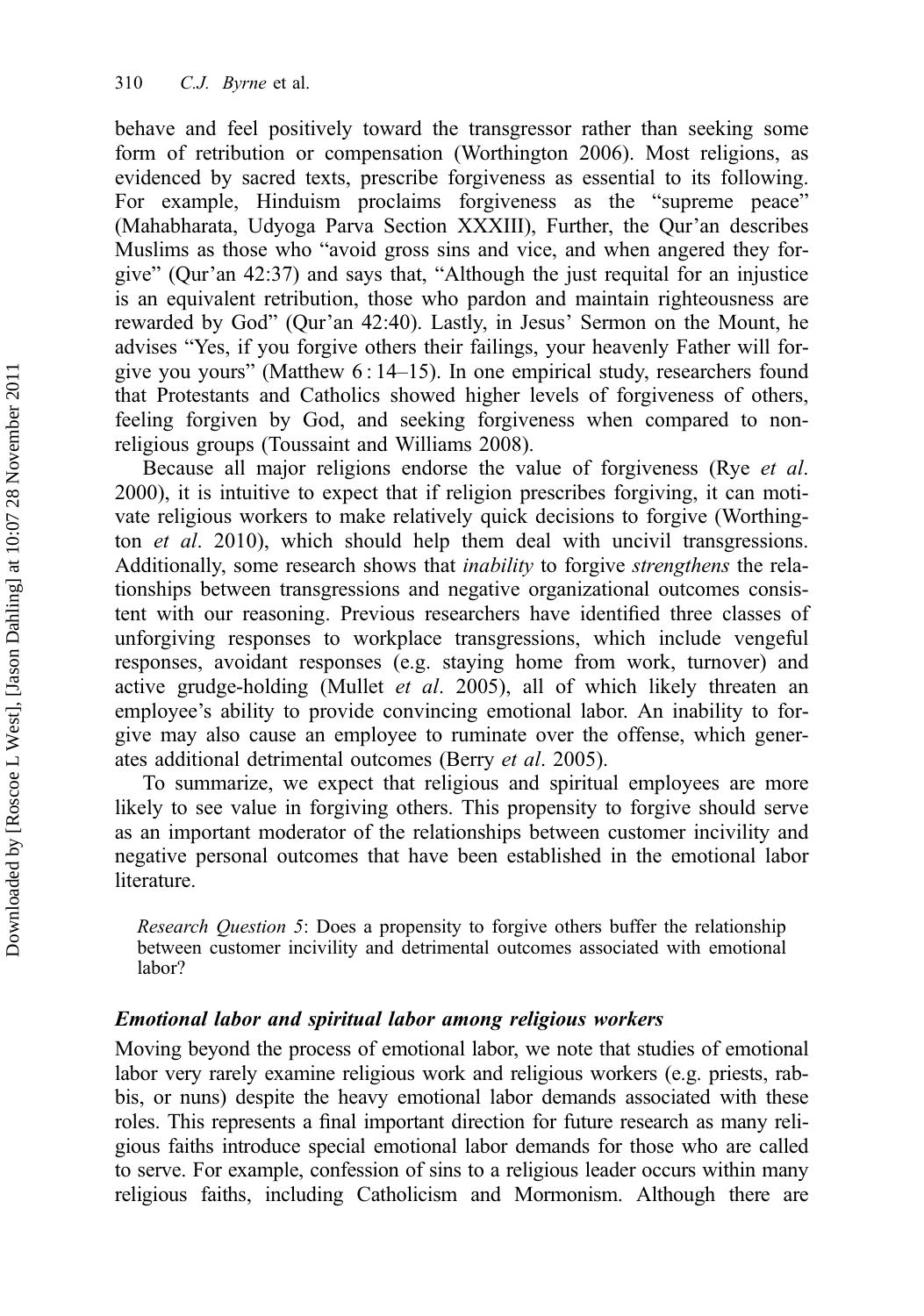oftentimes mechanical barriers between the religious leader and the confessor (e.g. a booth), religious leaders hearing confession must hold it in confidence and suppress any number of emotional reactions that they may feel to maintain trust with the confessor. These in-role requirements result in considerable emotional labor demands for religious workers, yet the emotional labor literature offers few insights into the experiences of emotional labor among religious workers and organizations (see Kreiner et al. 2006 for some examples of emotion management in the context of developing and maintaining identity among Episcopal priests).

Religious leaders have unique emotional labor demands that distinguish them from most other professions. That is not to say, however, that their work demands are completely different from other careers. For example, connections can be drawn between the emotional labor demands of religious leaders and religious workers in secular organizations. In both instances these religious workers have chosen to adhere to a set of values and principles determined by their religious affiliation. As such, there is an obligation for these workers to display emotions that are consistent with their internalized beliefs (Rafaeli and Sutton 1987; Cohen and Rozin 2001).

Religious workers may also face a related regulatory demand called spiritual labor. McGuire (2010) recently described this construct, which involves the commodification and regulation of spirituality in organizational settings. The notion of spiritual labor is modeled on emotional labor and presents a number of intriguing research directions for both MSR and emotional labor scholars. McGuire studied spiritual labor among the faculty of parochial boarding schools and found that the faculty actively regulated their spiritual expressions consistent with organizational norms, and that some faculty experienced a sense of dissonance as a consequence. Additionally, Considine (2007) identified two potential dilemmas, internal and interactional, that care providers face when dealing with spiritual needs. These include trying to seek ways to incorporate spirituality into care and balancing their own spiritual needs with those of their patients. Although research on spiritual labor is in its infancy, we suggest that understanding the mechanisms involved in emotional labor could help to advance the study of spiritual labor as well.

Research Question 6: How do religious workers manage their emotional and spiritual labor demands? As a special type of population, what unique demands do they face that secular employees do not?

#### Discussion and conclusion

Emotional labor is widespread in organizational life and critical to the success of many service-based organizations. Despite the expansion of research on emotional labor that has occurred in the past 25 years, very little research has considered how religion and spirituality impact this process. This is an important omission given a growing awareness that religion and spirituality are important components of people's lives that continue to inform their feelings, thoughts, and behaviors while at work (Giacalone and Jurkiewicz 2003).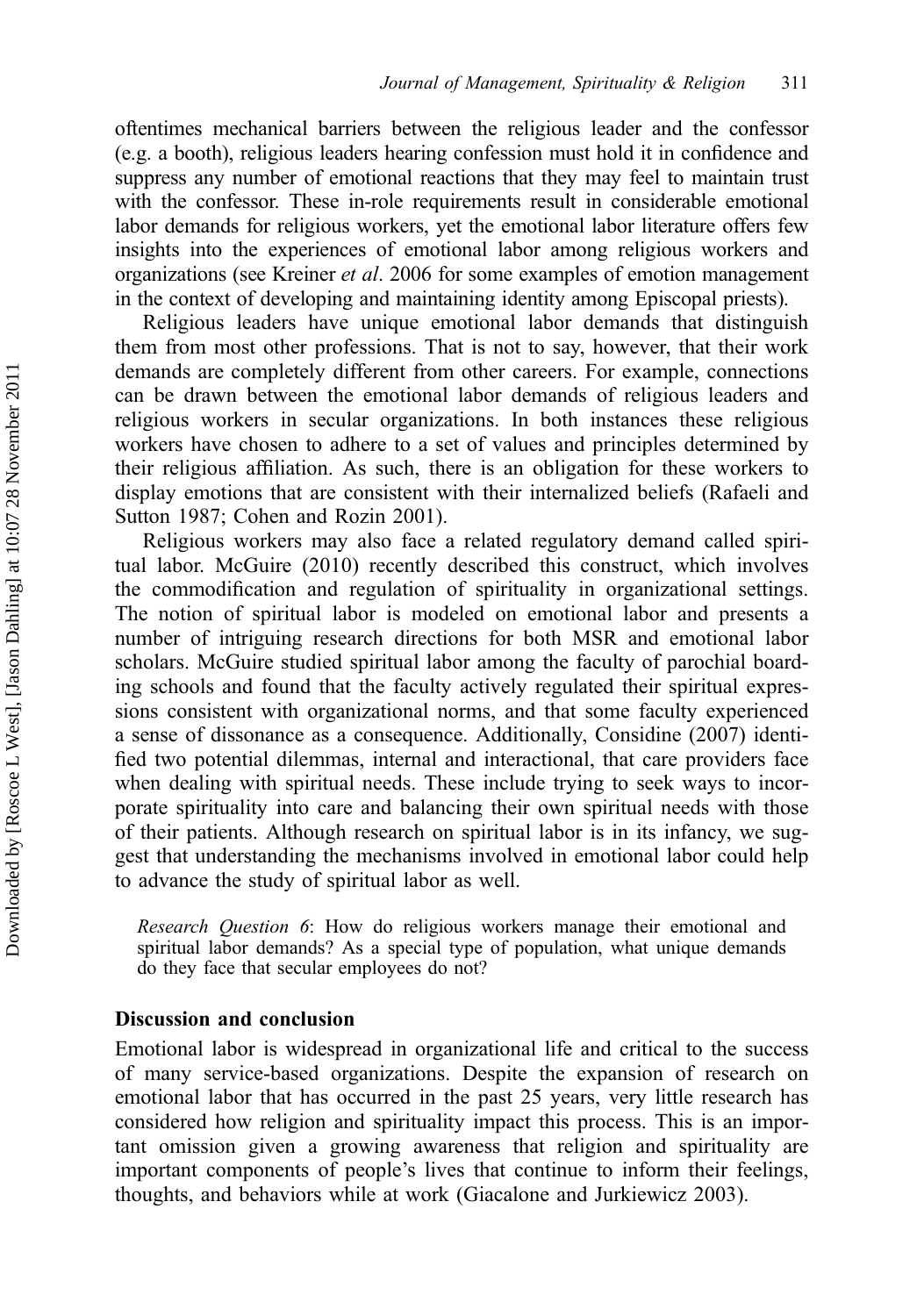Our intent in this article was to highlight some novel directions for MSR researchers to "plug into" existing questions, models, and theories of emotional labor in the broader management literature. To this end, we considered how religion and spirituality shape entry into helping occupations that are saturated with emotional labor requirements, how positive emotional experiences associated with religion and spirituality influence emotional labor, and how religious expectations for emotional displays may facilitate or inhibit adherence to organizational display rules. Further, we pointed out several places in which MSR constructs may serve as critical moderators that buffer employees from the negative consequences of emotional labor. We suggested that faith and involvement in religious or spiritual communities may help employees replenish socioemotional resources lost in the course of effortful emotion regulation, and we pointed out how propensity to forgive others may play a particularly important role in enduring emotional labor in the face of incivility from customers. Lastly, we described how religious workers may experience demands to regulate their emotions and spirituality in ways that have not been fully examined in either the MSR or emotional labor literature. Our hope is that these ideas spark interdisciplinary research on emotional labor that draws on a wider body of perspectives in management.

In conclusion, it is clear to us that the study of emotional labor offers many exciting new directions for MSR scholars to explore. Likewise, there are new ideas and under-studied populations of workers in the MSR literature that present novel questions and challenges for emotional labor research. Given the centrality of emotion, religion, and spirituality to everyday life at work and at home, it is crucial for future research to pursue these inquiries and better integrate these literatures.

#### Acknowledgements

The authors thank Father William Lago, Rabbi Joel Chernikoff, Kim Rosamilia, and Sweta Tekal for their insights during the development of this article.

#### Notes on contributors

Conor J. Byrne is a student in the Psychology program at The College of New Jersey. His research interests include emotional labor, Machiavellianism, culture, philosophy, and religion.

Dana M. Morton is a student in the Psychology program at The College of New Jersey. Her research interests include emotional labor, workplace deviance, and employment law.

Jason J. Dahling, PhD, is an assistant professor in the Psychology Department at The College of New Jersey. His teaching, consulting, and research interests include performance management, emotional labor in customer service, and employee deviance from organizational rules. He earned his doctorate in Industrial/Organizational Psychology from the University of Akron.

#### References

Ashforth, B.E. and Humphrey, R.H., 1993. Emotional labor in service roles: the influence of identity. Academy of Management Review, 18, 88–115.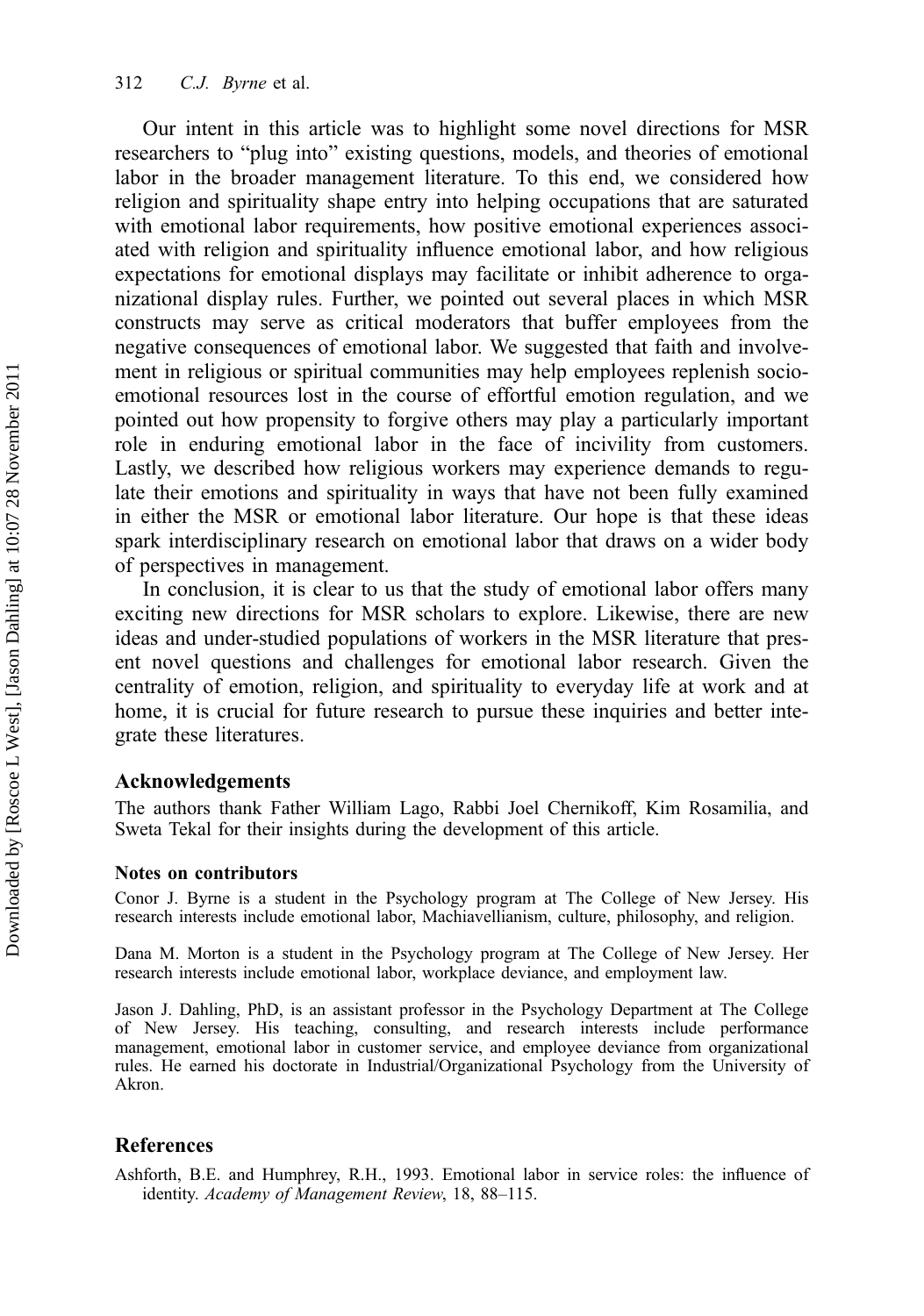- Balasubrahmania, K., 1969. Hindu ideals. Bombay, Bharatiya Vidya Bhavan: Bhavan's Book University.
- Baruch-Feldman, C., Brondolo, E., Ben-Dayan, D., and Schwartz, J., 2002. Sources of social support and burnout, job satisfaction, and productivity. Journal of Occupational Health Psychology, 7, 84–93.
- Berry, J.W., Worthington, E.R., O'Connor, L.E., Parrott, L., and Wade, N.G., 2005. Forgivingness, vengeful rumination, and affective traits. Journal of Personality, 73, 183–225.
- Bono, J.E. and Vey, M.A., 2005. Toward understanding emotional management at work: a quantitative review of emotional labor research. In: C.E.J. Hartel, W.J. Zerbe, and N.M. Ashkanasy, eds. Emotions in organizational behavior. Mahwah, NJ: LEA Publishers, 213–233.
- Brief, A.P. and Weiss, H.W., 2002. Organizational behavior: affect in the workplace. Annual Review of Psychology, 53, 279–307.
- Brotheridge, C.M. and Grandey, A.A., 2002. Emotional labor and burnout: comparing two perspectives of "people work". Journal of Vocational Behavior, 60, 17–39.
- Brotheridge, C.M. and Lee, R.T., 2002. Testing a conservation of resources model of the dynamics of emotional labor. Journal of Occupational Health Psychology, 7, 57–67.
- Brown, N.C., Prashantham, B.J., and Abbott, M., 2003. Personality, social support and burnout among human service professionals in India. Journal of Community and Applied Social Psychology, 13, 320–324.
- Chau, S.L., Dahling, J.J., Levy, P.E., and Diefendorff, J.M., 2009. A predictive study of emotional labor and turnover. Journal of Organizational Behavior, 30, 1151-1163.
- Cohen, A.B., 2002. The importance of spirituality in well-being for Jews and Christians. Journal of Happiness Studies, 3, 287–310.
- Cohen, A.B. and Rozin, P., 2001. Religion and the morality of mentality. Journal of Personality and Social Psychology, 81, 697–710.
- Considine, J.R., 2007. The dilemmas of spirituality in the caring professions: care–provider spiritual orientation and the communication of care. Communication Studies, 58 (3), 227–242.
- Côté, S., 2005. A social interaction model of the effects of emotion regulation on work strain. Academy of Management Review, 30, 509–530.
- Cropanzano, R., Weiss, H.M., and Elias, S.M., 2004. The impact of display rules and emotional labor on psychological well-being at work. In: P.L. Perrewé, D.C. Ganster, P.L. Perrewé, and D.C. Ganster, eds. Emotional and physiological processes and positive intervention strategies. New York, NY: Elsevier Science/JAI Press, 45–89.
- Dahling, J.J. and Perez, L.A., 2010. Older worker, different actor? Linking age and emotional labor strategies. Personality and Individual Differences, 48, 574–578.
- Day, N.E., 2005. Religion in the workplace: correlates and consequences of individual behavior. Journal of Management, Spirituality, and Religion, 2, 104–135.
- Diefendorff, J.M., Croyle, M.H., and Gosserand, R.H., 2005. The dimensionality and antecedents of emotional labor strategies. Journal of Vocational Behavior, 66, 339–359.
- Diefendorff, J.M., Erickson, R.J., Grandey, A.A., and Dahling, J.J., 2011. Emotional display rules as work unit norms: a multi-level analysis of emotional labor among nurses. Journal of Occupational Health Psychology, 16, 170–186.
- Diefendorff, J.M. and Richard, E.M., 2003. Antecedents and consequences of emotional display rule perceptions. Journal of Applied Psychology, 88, 284–294.
- Ellison, C.G. and George, L.K., 1994. Religious involvement, social ties, and social support in a southeastern community. Journal for the Scientific Study of Religion, 33, 46–61.
- Eriksson, C.B., Bjorck, J.P., Larson, L.C., Walling, S.M., Trice, G.A., Fawcett, J., et al., 2009. Social support, organisational support, and religious support in relation to burnout in expatriate humanitarian aid workers. Mental Health, Religion and Culture, 12, 671–686.
- Fornaciari, C.J. and Lund Dean, K., 2009. Foundations, lessons, and insider tips for MSR research. Journal of Management, Spirituality, and Religion, 6, 301–321.
- Frankel, B. and Hewitt, W.E., 1994. Religion and well-being among Canadian university students: the role of faith groups on campus. Journal for the Scientific Study of Religion, 33, 62–73.
- Giacalone, R.A. and Jurkiewicz, C.L., 2003. Toward a science of workplace spirituality. In: R.A. Giacalone and C.L. Jurkiewicz, eds. The handbook of workplace spirituality and organizational performance. Armonk, NY: M.E. Sharpe, 3–28.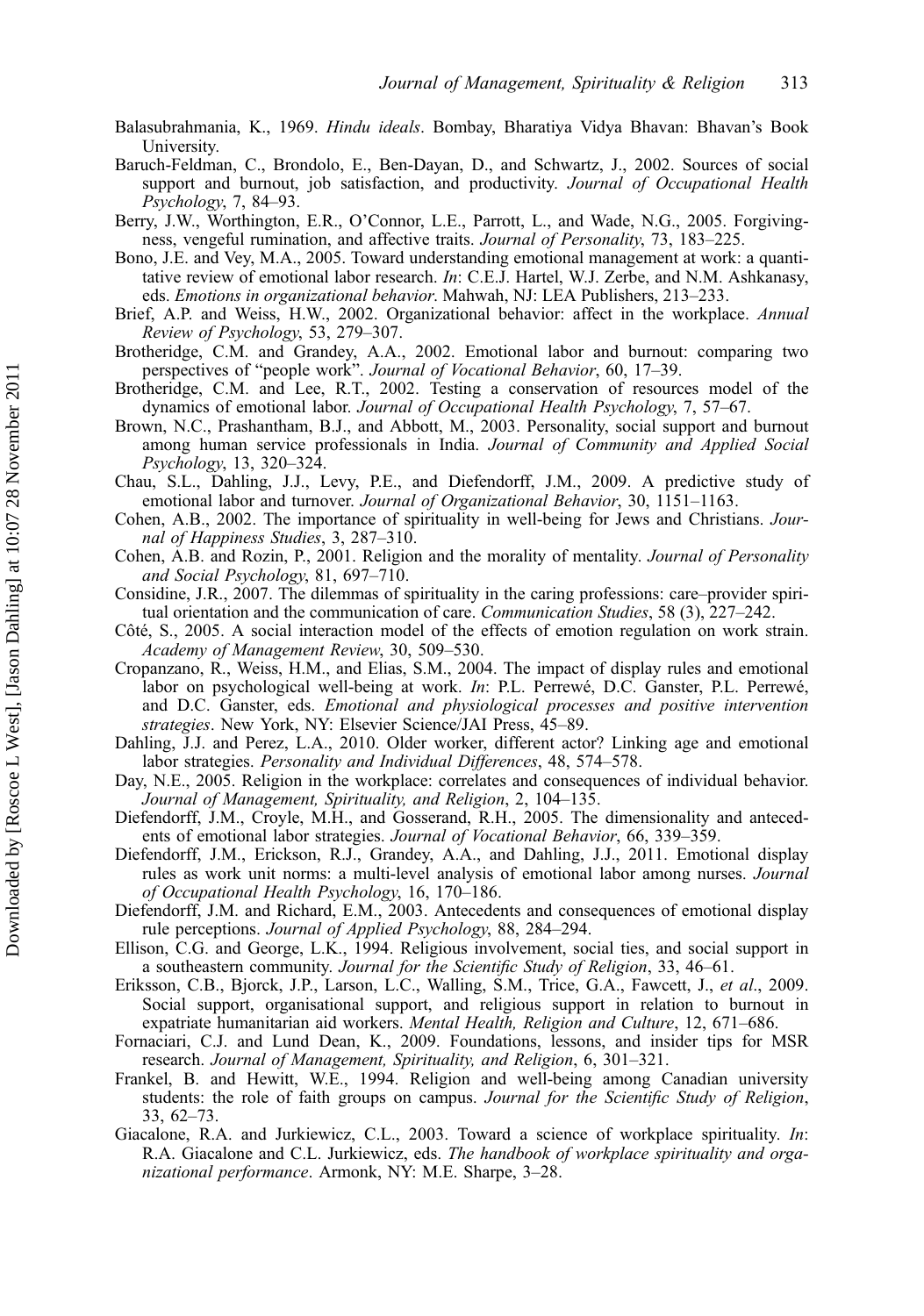- Glomb, T.M., Kammeyer-Mueller, J.D., and Rotundo, M., 2004. Emotional labor demands and compensating wage differentials. Journal of Applied Psychology, 89, 700–714.
- Grandey, A.A., 2000. Emotion regulation in the workplace: a new way to conceptualize emotional labor. Journal of Occupational Health Psychology, 5, 95–110.
- Grandey, A.A., 2003. When "the show must go on": surface and deep acting as determinants of emotional exhaustion and peer-rated service delivery. Academy of Management Journal, 46, 86–96.
- Gross, J.J., 2002. Emotion regulation: affective, cognitive, and social consequences. Psychophysiology, 39, 218–291.
- Harrowfield, R. and Gardner, D., 2010. Faith at work: stress and well-being among workers in Christian organizations. Journal of Psychology and Christianity, 29, 208–217.
- Hobfoll, S.E., 1989. Conservation of resources: a new attempt at conceptualizing stress. American Psychologist, 44, 513–524.
- Hochschild, A.R., 1983. The managed heart: commercialization of human feeling. Berkeley, CA: University of California Press.
- Holman, D., Martinez-Iñigo, D., and Totterdell, P., 2008. Emotional labour, well-being and performance. In: C.L. Cooper and S. Cartwright, eds. The Oxford Handbook of Organizational Well-Being. Oxford: Oxford University Press, 331–335.
- Houston, D.J. and Cartwright, K.E., 2007. Spirituality and public service. Public Administration Review, 67, 88–102.
- Johnson, H.M. and Spector, P.E., 2007. Service with a smile: do emotional intelligence, gender, and autonomy moderate the emotional labor process? Journal of Occupational Health Psychology, 12, 319–333.
- Joseph, D.L. and Newman, D.A., 2010. Emotional intelligence: an integrative meta-analysis and cascading model. Journal of Applied Psychology, 95, 54–78.
- Kim, H.J., 2008. Hotel service providers' emotional labor: the antecedents and effects on burnout. International Journal of Hospitality Management, 27, 151–161.
- Kim-Prieto, C. and Diener, E., 2009. Religion as a source of variation in the experience of positive and negative emotions. The Journal of Positive Psychology, 4, 447–460.
- King, L. and Emmons, R., 1990. Conflict over emotional expression: psychological and physical correlates. Journal of Personality and Social Psychology, 58, 864–877.
- Kreiner, G.E., Hollensbe, E.C., and Sheep, M.L., 2006. Where is the "me" among the "we"? Identity work and the search for an optimal balance. Academy of Management Journal, 49, 1031–1057.
- Laurencelle, R.M., Abell, S.C., and Schwartz, D.J., 2002. The relation between intrinsic religious faith and psychological well-being. International Journal for the Psychology of Religion, 12, 109–123.
- Lee, R.T. and Ashforth, B.E., 1996. A meta-analytic examination of the three dimensions of job burnout. Journal of Applied Psychology, 81, 123–133.
- Mather, P.C., 2008. Interns at an international, humanitarian organization: career pathways and meaning making. Johns Hopkins University Press, 49, 182–198.
- McGuire, T., 2010. From emotions to spirituality: "spiritual labor" as the commodification, codification, and regulation of organizational members' spirituality. Management Communication Quarterly, 24, 74–103.
- Mitroff, I.I., 2003. Do not promote religion under the guise of spirituality. Organization, 10, 375–382.
- Montgomery, A.J., Panagopolou, E., de Wildt, M., and Meenks, E., 2006. Work–family interference, emotional labor, and burnout. Journal of Managerial Psychology, 21, 36–51.
- Morris, J.A. and Feldman, D.C., 1996. The dimensions, antecedents, and consequences of emotional labor. Academy of Management Review, 21, 986–1010.
- Mullet, E., Neto, F., and Riviere, S., 2005. Personality and its effects on resentment, revenge, and forgiveness and on self-forgiveness. In: E.L. Worthington. Jr., ed. Handbook of forgiveness. New York, NY: Brunner-Routledge, 159–182.
- Myers, D.G., 2000. The funds, friends, and faith of happy people. American Psychologist, 55, 56–67.
- Nelson, D., 2009. Feeling good and open-minded: the impact of positive affect on cross cultural empathic responding. The Journal of Positive Psychology, 4, 53–63.
- Olcott, H.S., 1908. A Buddhist Catechism. Sri Lanka: Ministry of Cultural Affairs.